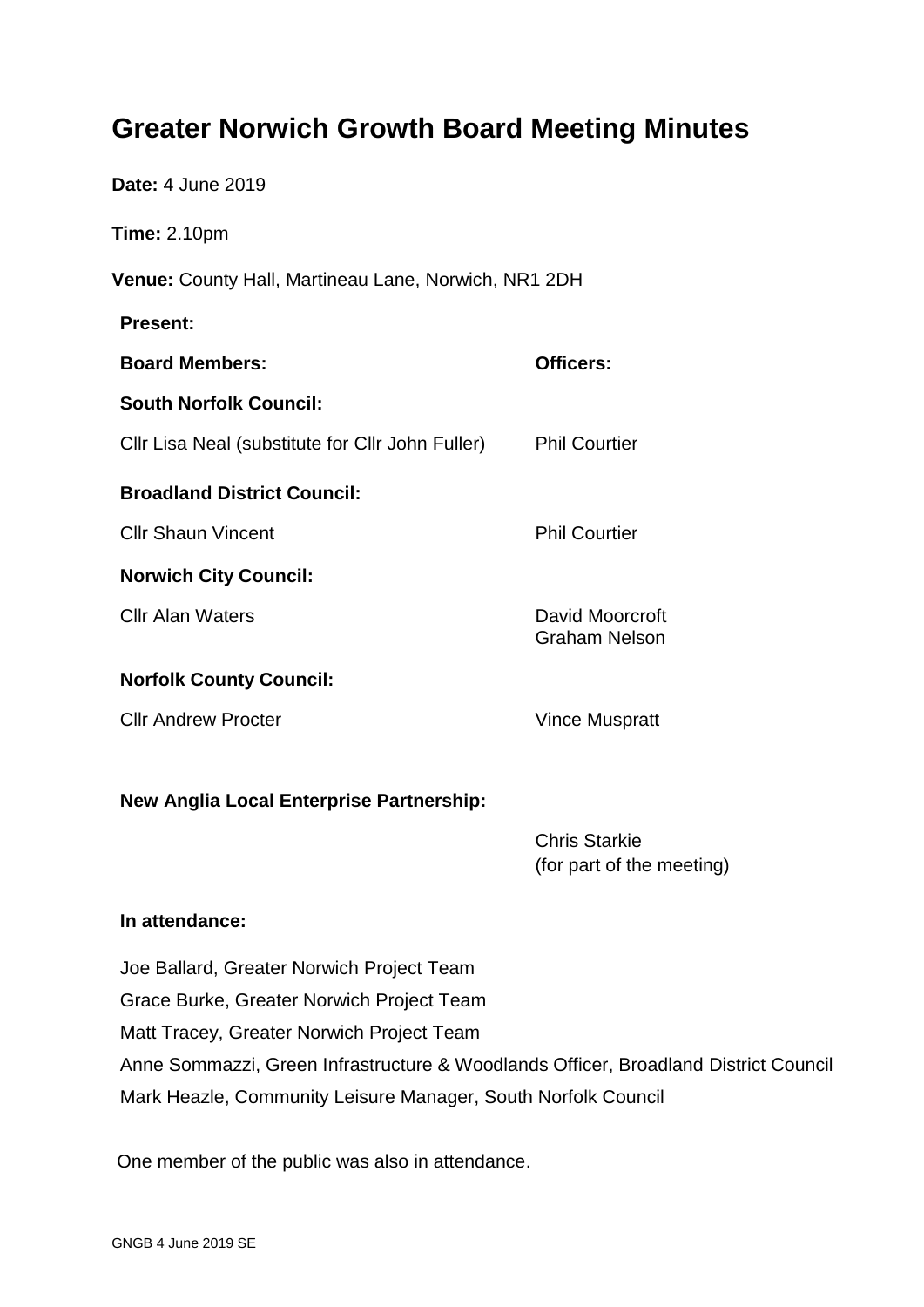# **1. HANDOVER OF CHAIR**

Cllr Waters confirmed that he had enjoyed his term as Chairman of the Greater Norwich Growth Board and advised that he was pleased with the good work undertaken and the impact of the investment decisions made by the Board, over the past year.

It was **RESOLVED** that Cllr John Fuller be appointed as Chairman and that Cllr Andrew Proctor be appointed as Vice Chairman of the Greater Norwich Growth Board for the next municipal year.

In the absence of Cllr Fuller, Cllr Proctor agreed to chair this meeting.

# **2. APOLOGIES FOR ABSENCE**

Apologies were received on behalf of Cllr Fuller and it was noted that Cllr Neal was in attendance as the substitute member of South Norfolk Council.

In response to a concern raised by Cllr Proctor regarding the absence of a member from the New Anglia Local Enterprise Partnership (LEP), officers advised that confirmation had been received from the LEP that Chris Starkie would voice the opinions of the LEP in the absence of a LEP Board Member. It was agreed that any key decisions would be emailed to the absent LEP member for his agreement.

# **3. DECLARATIONS OF INTEREST**

There were no declarations of interest.

#### **4. MINUTES**

It was **RESOLVED** that the minutes of the meeting of the Greater Norwich Growth Board held on 4 February 2019 be confirmed as a correct record.

#### **5. INFRASTRUCTURE INVESTMENT FUND PROJECT SHOWCASE KETTS PARK SPORTS HUB – ARTIFICIAL GRASS PITCH**

Mark Heazle, the Community Leisure Manager of South Norfolk Council, provided the Board with a presentation which sought to give members an overview of the delivery of the Ketts Park Improvement Project. A copy of this presentation is appended (Appendix A) to these minutes.

The Board was made aware of the background of the project and the history of Ketts Park, as detailed in the presentation. Members were informed that the poor condition of existing grass pitches, resulting in the loss of 60 matches during the 2016/17 season, due to poor weather, and the further demand of pitch space due to expected housing growth all contributed to the strategic need for an artificial grass pitch at Wymondham, which had been highlighted by Norfolk County Football Association as an important area of growth.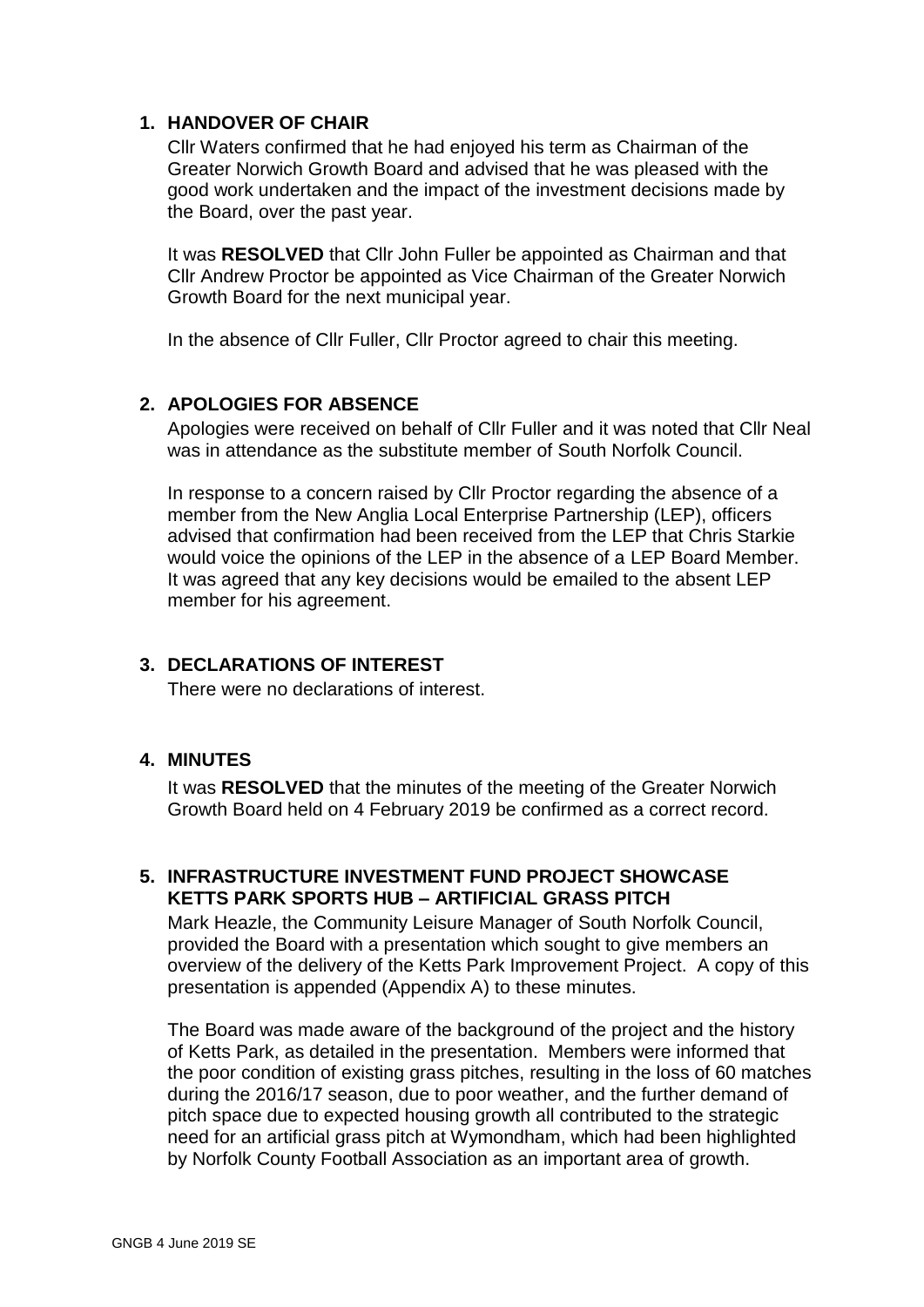The Community Leisure Manager detailed the procurement and delivery of the artificial grass pitch, advising that an agreement had been reached between South Norfolk Council (SNC) and Wymondham Town Council (WTC) for the management of the site with WTC undertaking the grounds maintenance of the whole site and SNC taking responsibility for all other aspects. The Board was pleased to note that there had been no capital costs to SNC for the delivery of the artificial grass pitch as the overall cost of £650K had been met from £250K of CIL monies which had helped to lever in the remaining £400K from the Football Foundation.

Members were advised that, as part of the next stage of the project, matched funding was being sought to improve the tennis facilities and clubhouse on the site.

The Board thanked Mark Heazle for his presentation and agreed that the project was a good example of project management and joint working which had provided residents with a good resource at no cost to ratepayers.

#### **6. GREATER NORWICH INFRASTRUCTURE PLAN 2019**

Vince Muspratt provided the Board with the report which introduced the Draft Greater Norwich Infrastructure Plan (GNIP) 2019. He advised that the draft Plan identified potential projects which may require funding during the next five years, explaining that, if members were minded to approve the GNIP, a call for projects for the Infrastructure Investment Fund (IIF) would be initiated.

In response to a member's question regarding the possibility that new projects could be added, it was confirmed that the GNIP was a living document and was reviewed and updated annually to reflect the latest information.

Members queried the role of Norfolk County Council in the Greater Norwich Growth Programme Process and it was clarified that ownership of the CIL sat with District Councils as the collecting authorities with the County Council acting as the accountable body.

A typographical error was noted on page 58 of the agenda papers which officers agreed would be amended before the GNIP was published.

After a brief discussion, it was:

**RESOLVED** to accept the Draft Greater Norwich Investment Plan, noting that this would initiate the call for projects for the Infrastructure Investment Fund.

#### **7. LEP UPDATE**

Chris Starkie, Chief Executive of the New Anglia Local Enterprise Partnership, provided members with a verbal update.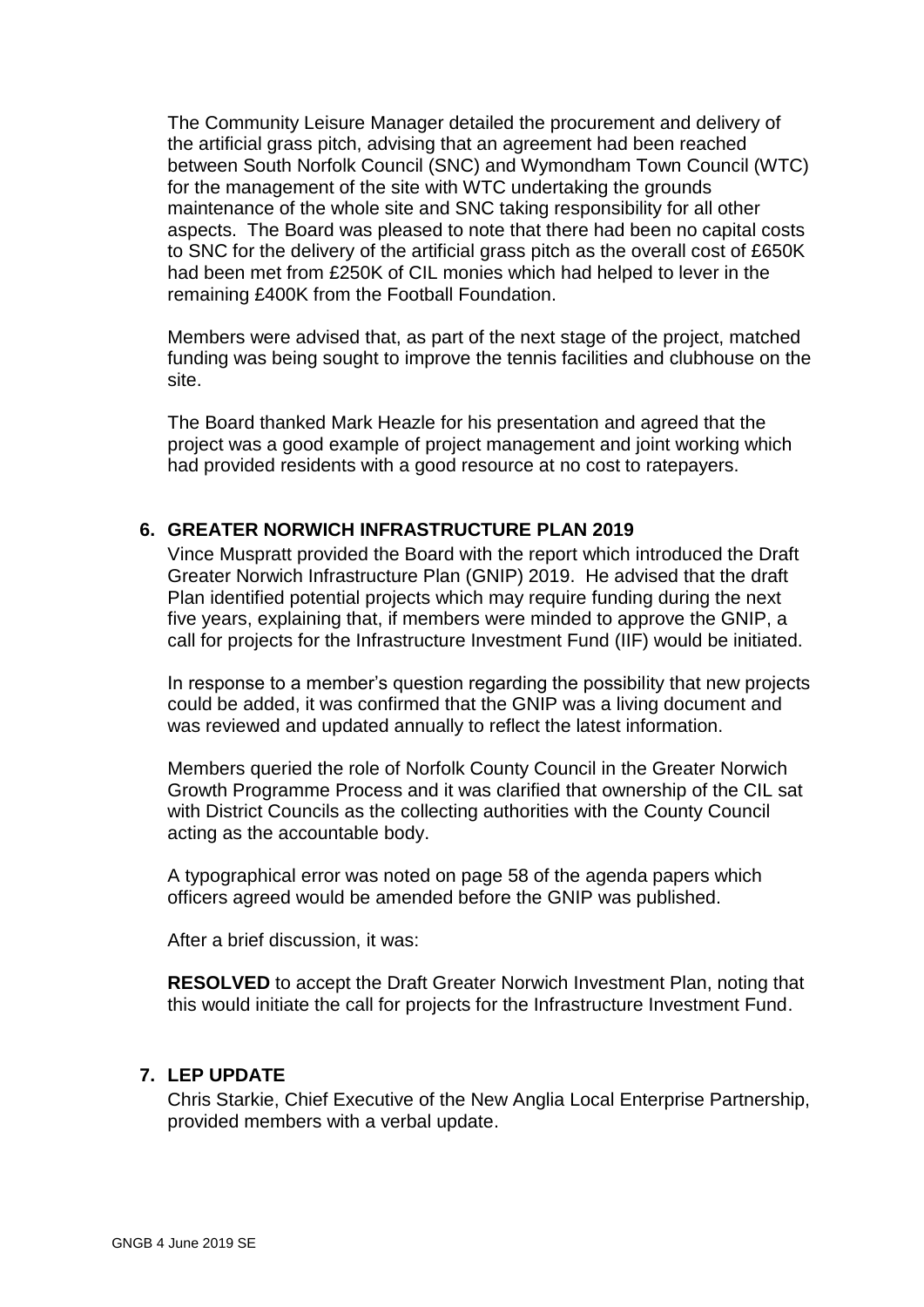The Board was advised that the Economic Strategy for Norfolk and Suffolk had been published and was available on the New Anglia Local Enterprise Partnership's website. It was noted that the Strategy was a shared endeavour between a wide range of partners, including the Greater Norwich Growth Board and focussed on the evolving needs and opportunities of the local economy, improving productivity and growth. Chris Starkie advised that the first building blocks of evidenced-based research to gain an understanding of the environment and to test theories across many sectors had almost reached completion and that documentation would be published in the Autumn of 2019, after a summer consultation.

Members were advised that major initiatives were underway to promote place which would further enable the LEP to work with existing companies and to also target new businesses.

With regard to driving local growth, members were advised that the LEP had reviewed the impact of their programmes to check their alignment and value for money against influences and issues such as Brexit etc. The LEP was pleased to report that 8,000 businesses had been assisted by the hub and that more than 700 businesses had received grant funding. It was also reported that most of the transport for Norwich was on track and on budget.

In response to a question from Cllr Proctor, regarding the role of the private sector, Chris Starkie advised that local authorities did not create jobs but helped to deliver the infrastructure for the private sector to deliver employment. Cllr Waters shared Cllr Proctor's concerns, stating that local authorities invested in building homes and culture, but he questioned where the private sector added value. He stressed that the Procurement Strategy included paying the voluntary living wage and that grants should be given to business to incentivise them to provide better-paid, full-time, secure jobs which would, in turn, increase productivity.

The Board discussed the need to galvanise key site and elements of Norfolk and Suffolk and associate them with each other to push forward the strengths of Greater Norwich, agreeing that collectively promoting its best assets in the area would ensure that Greater Norwich did not become lost across Norfolk and Suffolk.

# **8. EXCLUSION OF THE PUBLIC**

The Chairman:

**RESOLVED** to exclude the public from the meeting during consideration of items 9 and 10 (below) on the grounds contained in paragraph 3 of Part 1 of Schedule 12A of the Local Government Act 1972 (as amended).